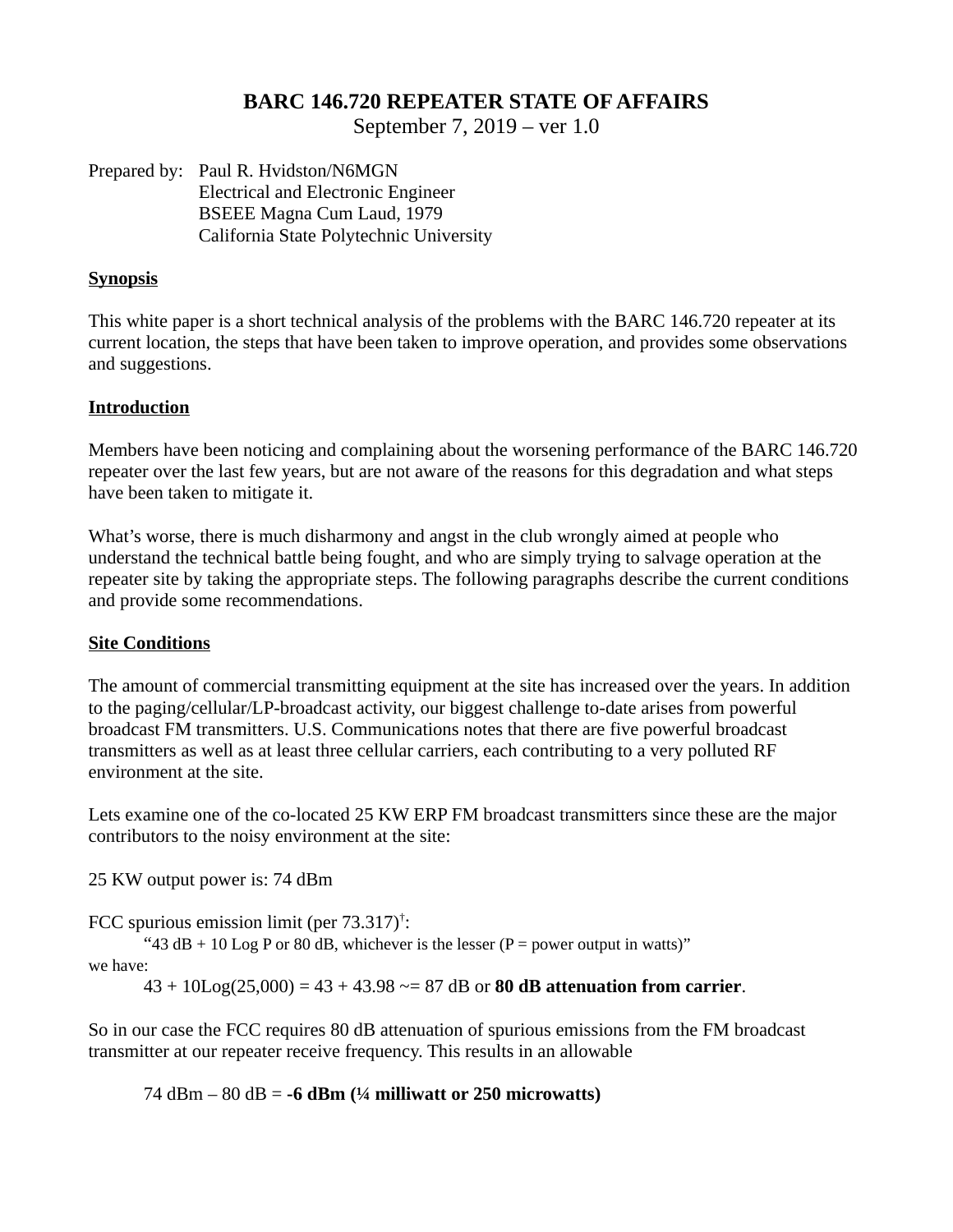To get a feel for what we are seeing from each broadcast transmitter, lets compare this interference to a typical repeater user's signal. First, assuming 3 dB gain repeater antenna and a distance between the broadcast transmitter antenna and our repeater antenna on the order of 20 meters, we have about 39 dB of path-loss‡ of the broadcast interference at that distance. This yields -6dBm – 39 dB = **-45dBm or 0.032 microwatts** at the repeater input. That doesn't sound too bad until we compare that to the desired signal.

Consider a 50 Watt mobile transmitter with a 0 dB gain antenna. The power at the antenna is about 47 dBm. The path loss for 20 kilometer distance is at least 99 dB. This presents a 47dBm – 99 dB = **-52 dBm or 0.0063 microwatt** signal at the repeater input. **The potential interference (noise floor) is five times (or 7 dB) greater than our example signal, and that's just one of many sources of such interference.**

The repeater's ultimate sensitivity should be about -120 dBm (0.001 picowatts), and about -110 dBm (0.01 picowatts) for Full Quieting. This noise floor is competing with our user's signals at the repeater input limiting its sensitivity and leading to complaints of "not being able to hit the repeater," "the repeater not having the coverage it used to" or "I'm sounding noisy to other users." The mitigation options are:

- 1. choice of antenna patterns
- 2. reducing receiver bandwidth
- 3. physical separation of antennas

To-date, we have employed options 1 and 2 with some success. Increasing the down-tilt of our antenna improved repeater receiver signal-to-noise ratio (SNR) by concentrating antenna gain in the direction of our users, but sacrificed sensitivity in some high-elevation locations.

Our coverage range for low-power hand-held radios being lessened by the spurious interference, we recently transitioned to NFM to improve repeater receive SNR by about 3 dB, doubling sensitivity. This however, has necessitated radio and/or operator changes to best use the repeater.

These efforts have helped, but users may still long for the "old days" when there was little interference at the site. Those good old days will not return at the current repeater site.

# **What is left to do?**

If we wish to remain at this location, we can obtain additional improvement by moving our receive antenna much, much further from the broadcast transmitter antenna(s) and making sure our transmission lines and shielding do not allow leakage of spurious broadcast energy into our system. Physical separation of antennas may not be possible since it would entail erecting a new tower or mast some distance from the existing buildings.

I do not know if the current receive antenna is other than omni-directional, but using an antenna that provides a deep null in the direction of the broadcast antenna(s) may be beneficial. Though near-field antenna patterns are difficult to estimate due to site conditions, an additional 5 to 10 dB of attenuation of the interfering source would certainly be beneficial, but may not be possible. In the final analysis, we are at the mercy of the broadcasters at the site.